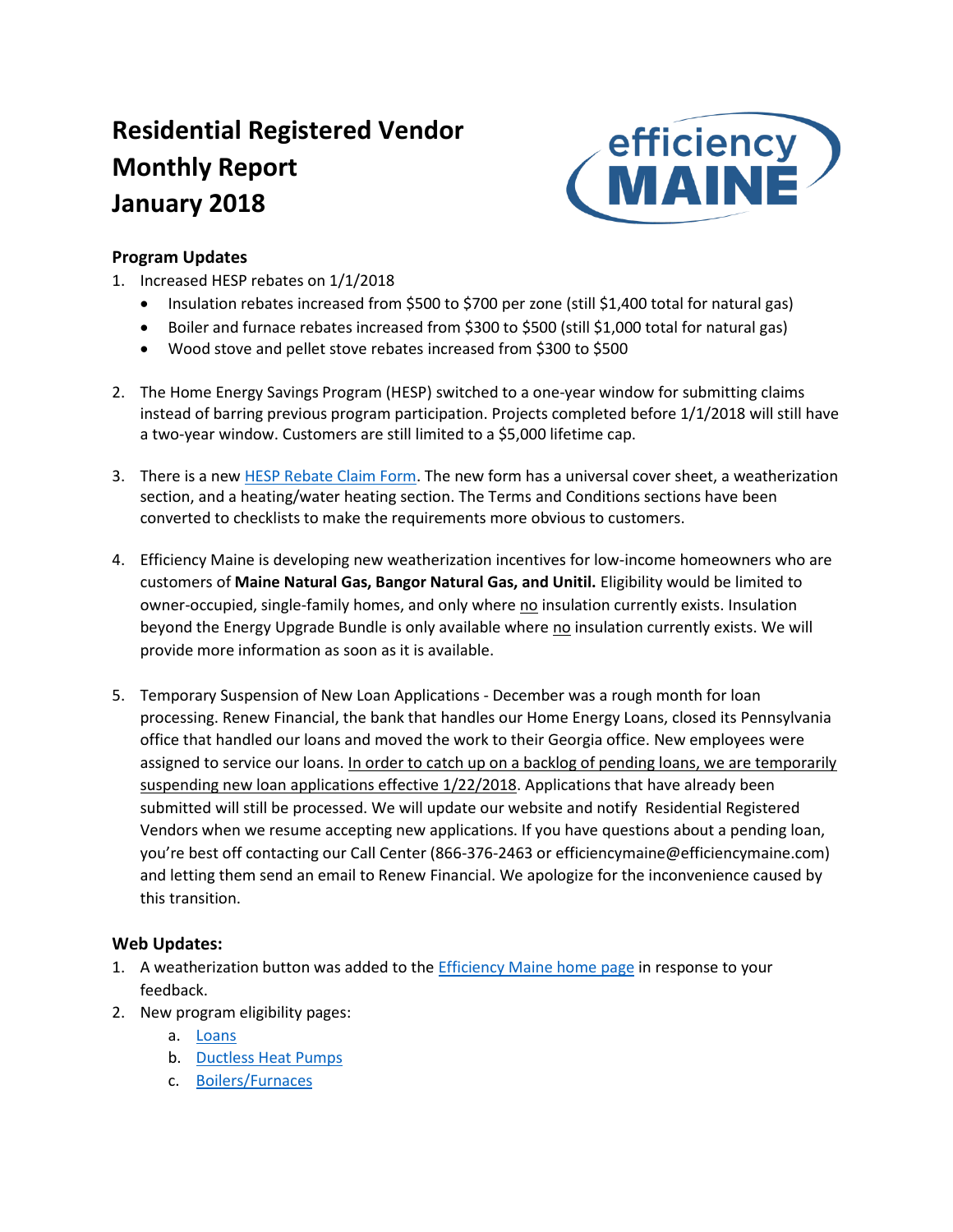# **Program Results**

| Year:                      | 2017 | 2017 | 2017 | 2017 | 2017 | 2017 | 2017         | 2017     | 2017       | 2017           | 2017       | 2017       |
|----------------------------|------|------|------|------|------|------|--------------|----------|------------|----------------|------------|------------|
| <b>HESP Rebate Type</b>    | Jan  | Feb  | Mar  | Apr  | May  | Jun  | Jul          | Aug      | <b>Sep</b> | Oct            | <b>Nov</b> | <b>Dec</b> |
| MiniSplit HP               | 320  | 212  | 235  | 204  | 412  | 454  | 496          | 650      | 476        | 487            | 531        | 417        |
| <b>Boiler</b>              | 112  | 79   | 91   | 42   | 66   | 75   | 43           | 62       | 70         | 77             | 89         | 70         |
| Air Sealing                | 136  | 112  | 142  | 96   | 111  | 36   | 64           | 80       | 54         | 68             | 120        | 79         |
| Attic Insulation           | 90   | 66   | 90   | 74   | 76   | 23   | 47           | 50       | 32         | 53             | 83         | 53         |
| <b>Basement Insulation</b> | 45   | 49   | 51   | 38   | 48   | 8    | 20           | 24       | 23         | 29             | 48         | 29         |
| Furnace                    | 20   | 12   | 28   | 15   | 10   | 6    | 13           | 13       | 8          | 23             | 18         | 23         |
| Wall Insulation            | 23   | 20   | 23   | 23   | 21   | 10   | 12           | 15       | 5          | 15             | 26         | 16         |
| Pellet Boiler              | 8    | 7    | 6    | 8    | 5    | 4    | 1            | 1        | 3          | 13             | 14         | 5          |
| <b>Pellet Stove</b>        | 8    | 13   | 8    | 6    | 8    | 2    | $\mathbf{1}$ | 2        | 3          | 5              | 8          | 5          |
| Wood Stove                 | 5    | 6    | 5    | 0    | 4    | 0    | 0            | $\Omega$ | $\Omega$   | $\overline{2}$ | 1          | 2          |
| Geothermal HP              | 9    | 6    | 13   | 5    | 3    | 2    | 1            | 2        | 0          | 0              | 5          | 4          |
| <b>Total Measures</b>      |      |      |      |      |      |      |              |          |            |                |            |            |
| <b>Installed</b>           | 776  | 582  | 692  | 511  | 764  | 620  | 698          | 899      | 674        | 772            | 943        | 700        |



#### Year-Over-Year Comparison (July 1 - December 31; EXCLUDED 2nd zone mini-split and whole house heat pumps)

| #              | <b>HESP Rebate Type</b>         | <b>FY15</b> | <b>FY16</b> | <b>FY17</b> | <b>FY18</b> |
|----------------|---------------------------------|-------------|-------------|-------------|-------------|
| 1              | MiniSplit HP                    | 4,277       | 3,184       | 2,945       | 3,058       |
| $\overline{2}$ | Air Sealing                     | 1,143       | 925         | 655         | 465         |
| 3              | <b>Boiler</b>                   | 455         | 382         | 438         | 415         |
| 4              | Attic Insulation                | 506         | 555         | 452         | 318         |
| 5              | <b>Basement Insulation</b>      | 403         | 309         | 257         | 173         |
| 6              | Furnace                         | 88          | 86          | 98          | 95          |
| 7              | Wall Insulation                 | 97          | 118         | 130         | 89          |
| 8              | Pellet Boiler                   | 201         | 50          | 48          | 37          |
| 9              | <b>Pellet Stove</b>             | 39          | 118         | 65          | 24          |
| 10             | Geothermal HP                   | 39          | 29          | 41          | 9           |
| 11             | <b>Wood Stove</b>               | 7           | 30          | 30          | 5           |
|                | <b>Total Measures Installed</b> | 7,255       | 5,786       | 5,159       | 4,688       |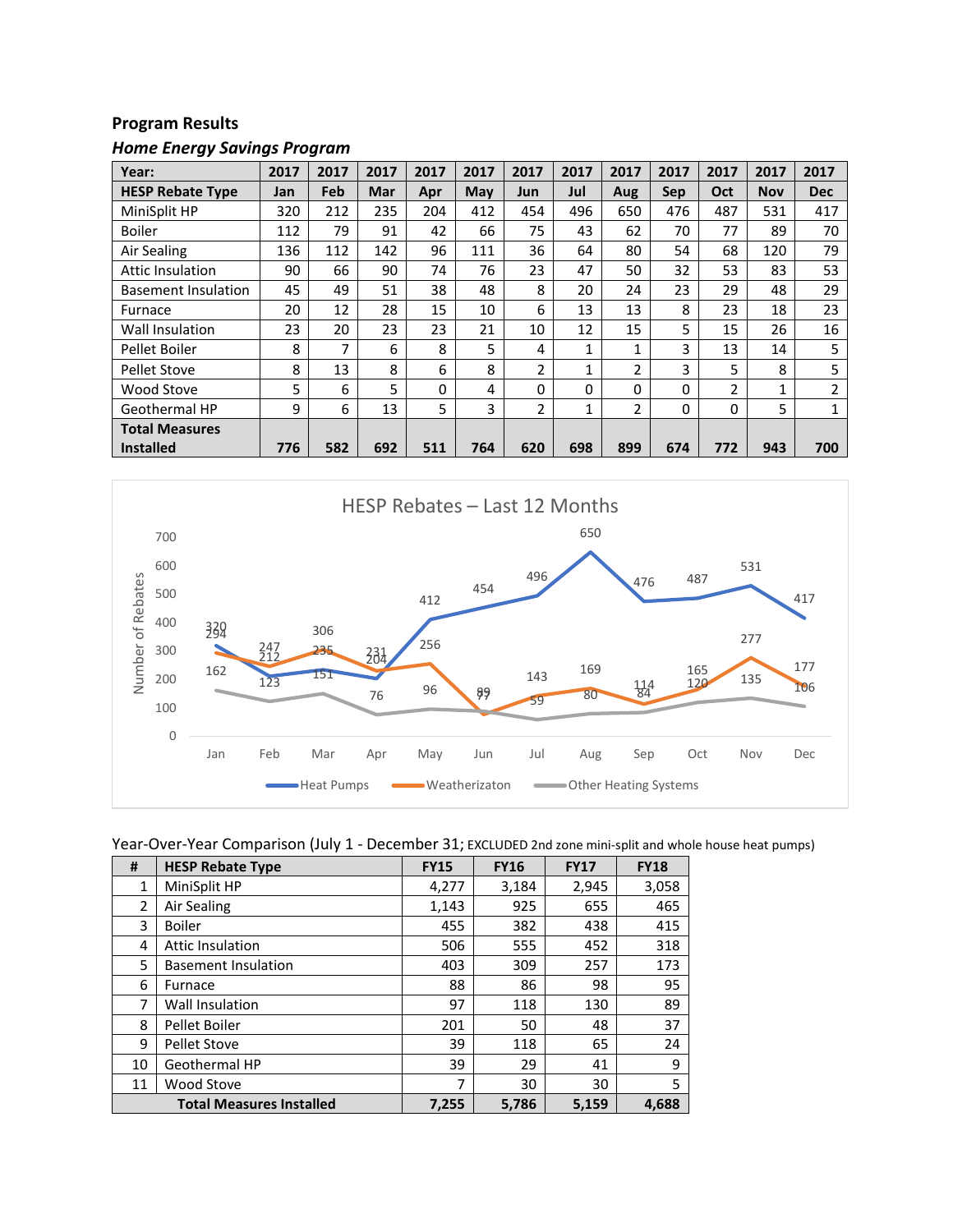| Year:                   | 2017 | 2017           | 2017 | 2017 | 2017           | 2017       | 2017 | 2017 | 2017       | 2017           | 2017       | 2017       |
|-------------------------|------|----------------|------|------|----------------|------------|------|------|------------|----------------|------------|------------|
| <b>LIHESP Rebate</b>    |      |                |      |      |                |            |      |      |            |                |            |            |
| <b>Type</b>             | Jan  | Feb            | Mar  | Apr  | May            | <b>Jun</b> | Jul  | Aug  | <b>Sep</b> | Oct            | <b>Nov</b> | <b>Dec</b> |
| Upgrade Bundle          | 24   | 25             | 27   | 59   | 84             | 74         | 111  | 236  | 121        | 40             | 52         | 30         |
| <b>Attic Insulation</b> | 0    | 3              | 3    | 7    | 17             | 2          | 11   | 11   | 5          | 2              | 5          | 2          |
| Wall Insulation         | 0    | 3              | 0    | 2    | $\overline{2}$ | 0          | 2    | 4    | 5          | 0              | 0          |            |
| <b>Basement</b>         |      |                |      |      |                |            |      |      |            |                |            |            |
| Insulation              | 0    | 4              | 5    | 3    | 8              | 0          | 2    | 5    | 4          | 3              | 1          |            |
| MiniSplit HP            | 5    | $\overline{2}$ | 1    | 16   | 52             | 66         | 66   | 203  | 124        | $\overline{2}$ | 0          | 0          |
| <b>Total LIHESP</b>     |      |                |      |      |                |            |      |      |            |                |            |            |
| <b>Activity</b>         | 29   | 37             | 36   | 87   | 163            | 142        | 192  | 459  | 259        | 47             | 58         | 40         |